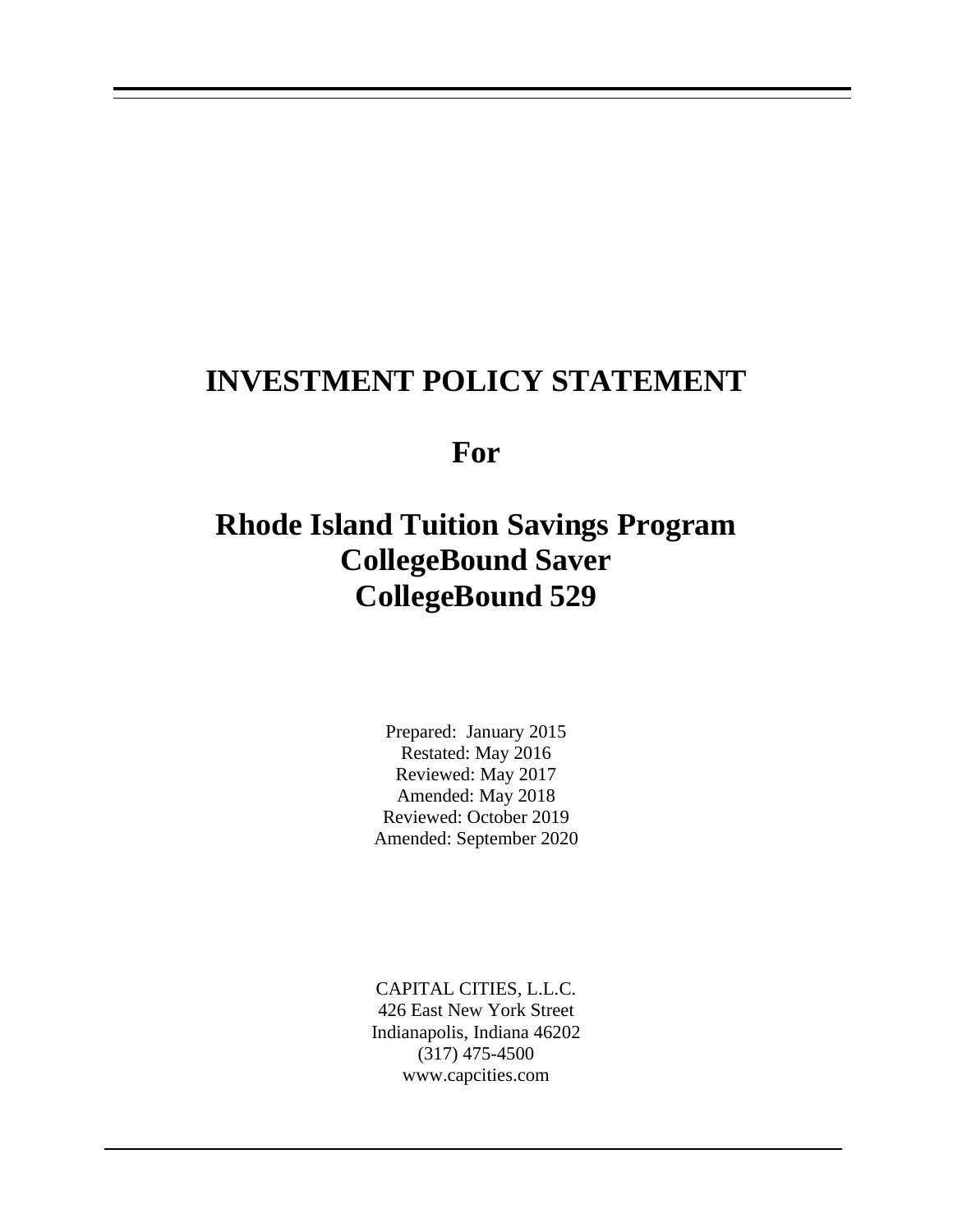# **TABLE OF CONTENTS**

|            | Page |
|------------|------|
|            |      |
|            |      |
|            |      |
|            |      |
|            |      |
|            |      |
|            |      |
|            |      |
|            |      |
| Appendix A |      |
| Appendix B |      |
| Appendix C |      |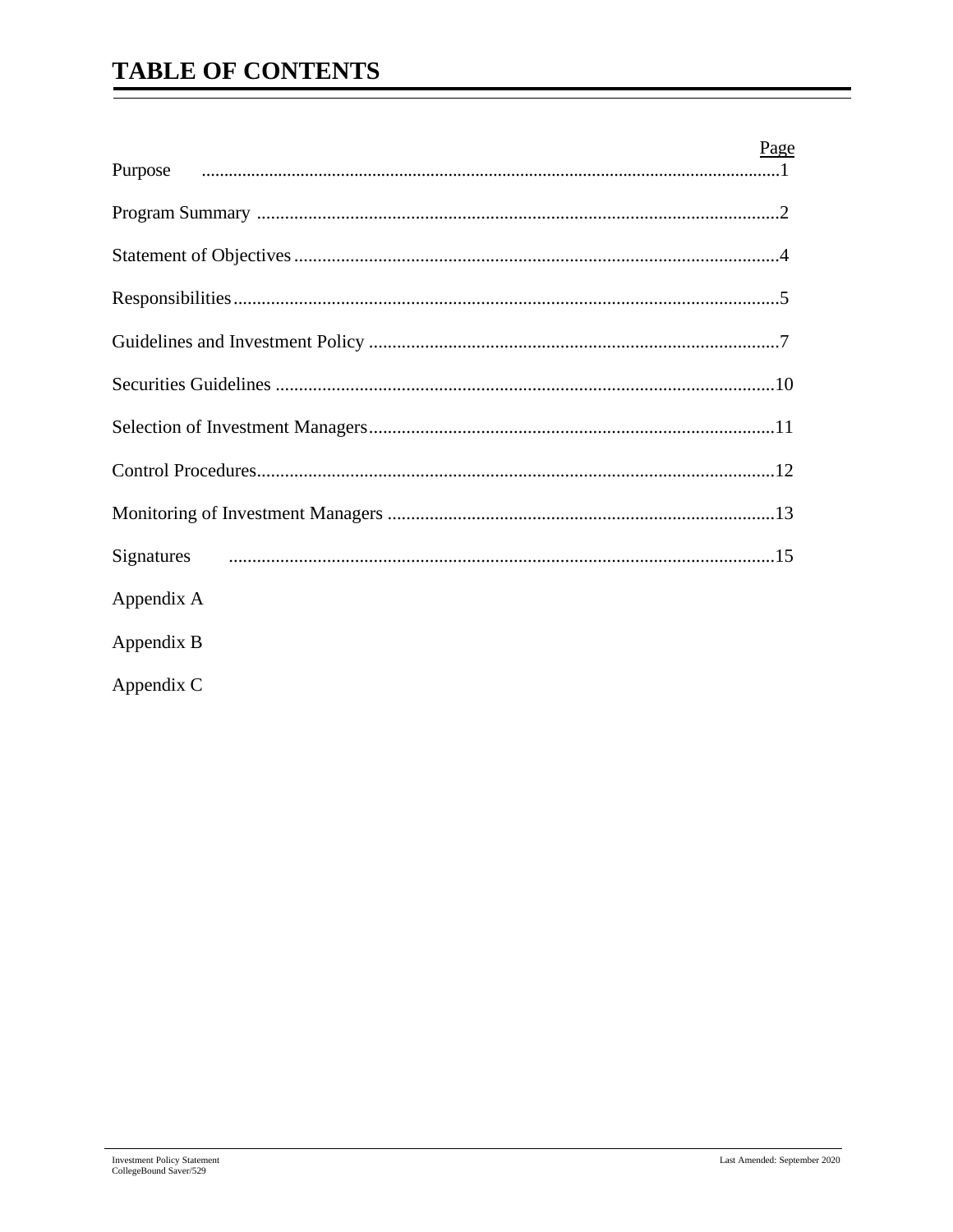The purpose of this Investment Policy Statement ("IPS") is to assist the Rhode Island State Investment Commission ("SIC") in effectively supervising, monitoring and evaluating the investment portfolios of the Rhode Island Tuition Savings Program ("Program"), also known as "CollegeBound Saver" (Direct Plan) and "CollegeBound 529" (Advisor Plan). The SIC has the authority to oversee the investment of the Program assets, including both Direct and Advisor Accounts. The investment program is defined in the various sections of the IPS by:

- Stating in a written document the SIC's judgments, expectations, objectives, and guidelines in the investment of all Program assets.
- Setting forth an investment structure for managing all Program assets. This structure includes various asset classes and investment management styles. The Program intends to provide an appropriate range of Investment Portfolios that will span the risk/return spectrum.
- Establishing the criteria and procedures for selecting Investment Portfolios and underlying Investment Managers.
- Providing guidelines for each Investment Portfolio that controls the level of overall risk (appropriate diversification) and liquidity assumed in that Investment Portfolio so that all Program assets are managed in accordance with the stated objectives.
- Encouraging effective communications between the SIC, the Investment Consultant, the Program Manager and the Investment Managers.
- Establishing formalized criteria to monitor, evaluate and compare the performance results achieved by the Investment Portfolios and the underlying Investment Managers on a regular basis.
- Complying with all fiduciary, prudence and due diligence requirements and with all applicable laws, rules and regulations from state and federal political entities that may impact Program assets.

This IPS has been arrived at upon consideration by the SIC of the financial implications of a wide range of policies, and describes the prudent investment process that the SIC deems appropriate.

Investment Policy Statement 1 Last Amended: September 2020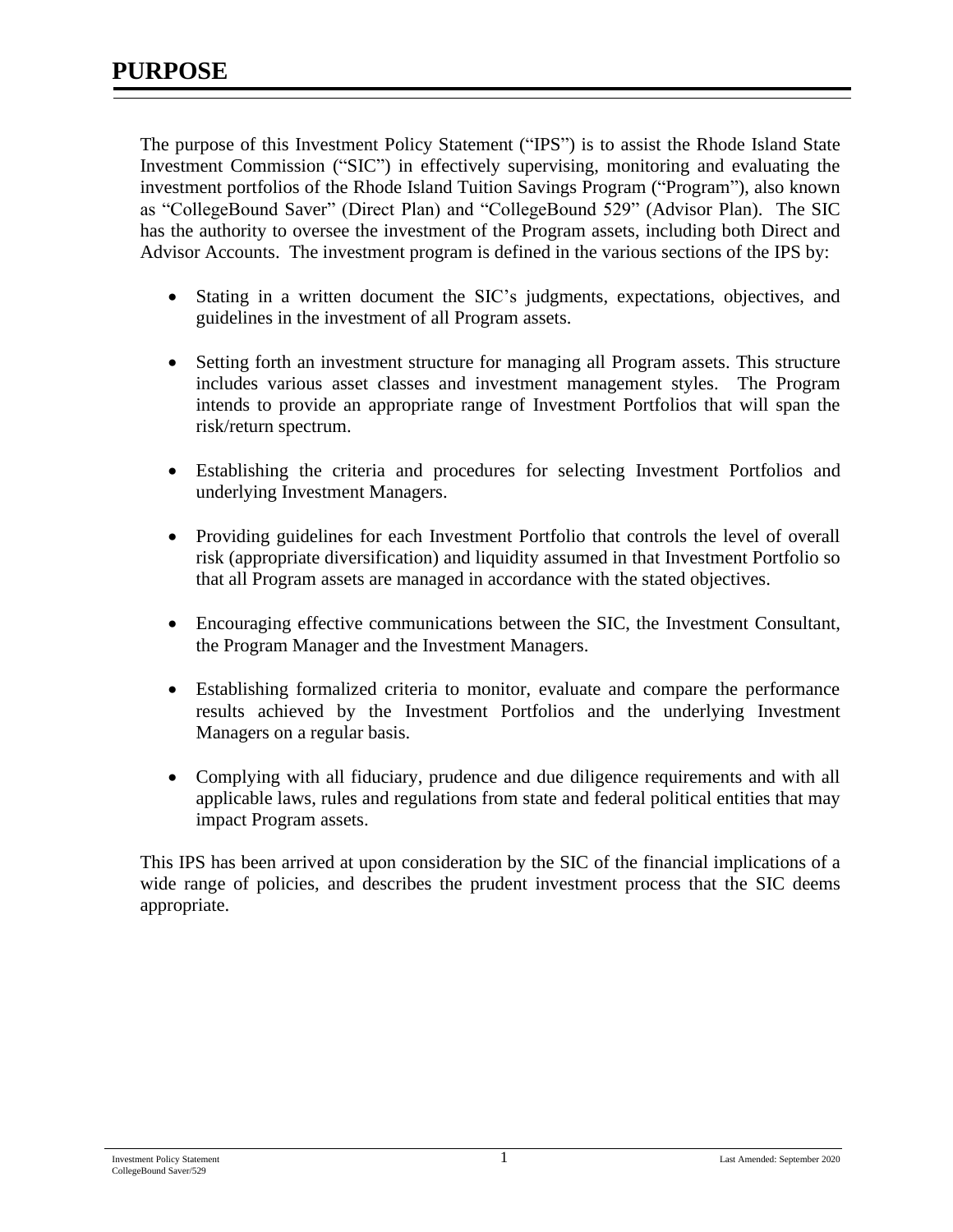# **PROGRAM SUMMARY**

The Program was established in 1997 by the State of Rhode Island to provide tuition savings program to allow persons to save money for the sole purpose of meeting qualified higher education expenses through contributions to individual accounts and the earnings thereon.

The Program is organized as a "qualified tuition program" in accordance with section 529 of the Internal Revenue Code of 1986, as amended. The Program's purpose is to provide a vehicle to accumulate and grow assets to fund future college and other tertiary education expenses.

#### **Important Federal Tax Legislation Passed in 2017:**

Major tax changes approved by Congress in the Tax Cuts and Jobs Act became law on December 22, 2017. The following is an overview of those changes applicable to Qualified Tuition Programs:

**Expanded Definition of Qualified Higher Education Expenses.** Effective for distributions made after December 31, 2017, the definition of "qualified higher education expenses" under Section 529 is expanded to include expenses for tuition in connection with enrollment or attendance at an elementary or secondary public, private, or religious school (not to exceed \$10,000 per tax year in the aggregate across all qualified tuition programs for a beneficiary) ("K-12 Tuition Expenses"). As such, earnings on distributions from a 529 plan account used for K-12 Tuition Expenses will be free of federal income tax. It is the account owner's responsibility to ensure that distributions for K-12 Tuition Expenses do not exceed the aggregate limit for a beneficiary.

**Certain Rollovers From 529 Plans to ABLE Programs Not Subject to Federal Income Tax.** Effective for periods after December 22, 2017 and prior to January 1, 2026, rollovers from a 529 plan account to an ABLE account for the same beneficiary or to another beneficiary who is a Member of the Family will be free of federal income tax, subject to the annual contribution limits for ABLE accounts. Amounts withdrawn from a 529 plan account may be treated as a rollover to an ABLE account for federal tax purposes if the amount withdrawn is re-deposited within 60 days into an ABLE account, subject to the limitations in the immediately preceding sentence. An Account Owner should consult his/her tax advisor regarding his/her individual situation, including whether to rollover to an ABLE account.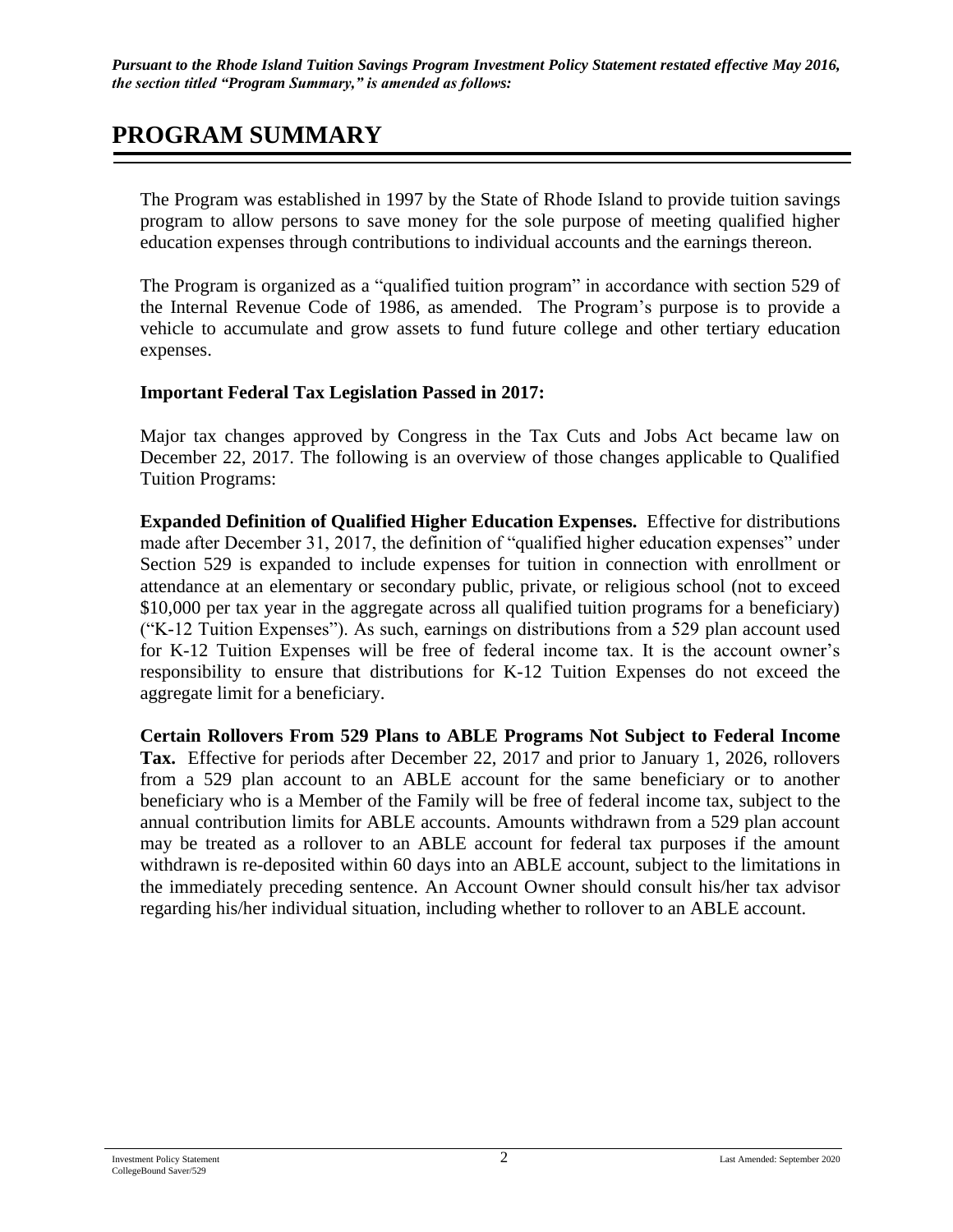*Pursuant to the Rhode Island Tuition Savings Program Investment Policy Statement restated effective May 2016, the section titled "Program Summary," is amended as follows:*

## **PROGRAM SUMMARY**

#### **Setting Every Community Up for Retirement Enhancement Act:**

On December 20, 2019, the Setting Every Community Up for Retirement Enhancement Act of 2019 (SECURE Act) was signed into law. The SECURE Act amended Section 529 of the Code to permit withdrawals to pay for expenses for apprenticeship programs registered and certified with the Secretary of Labor under the National Apprenticeship Act (Apprenticeship Program Expenses) and to pay principal and interest on certain qualified education loans (Education Loan Repayments) for the Beneficiary or any of the Beneficiary's siblings. The loan repayment provisions apply to repayments up to a lifetime maximum of \$10,000 per individual.

Key information regarding the Program can be found in Appendix A.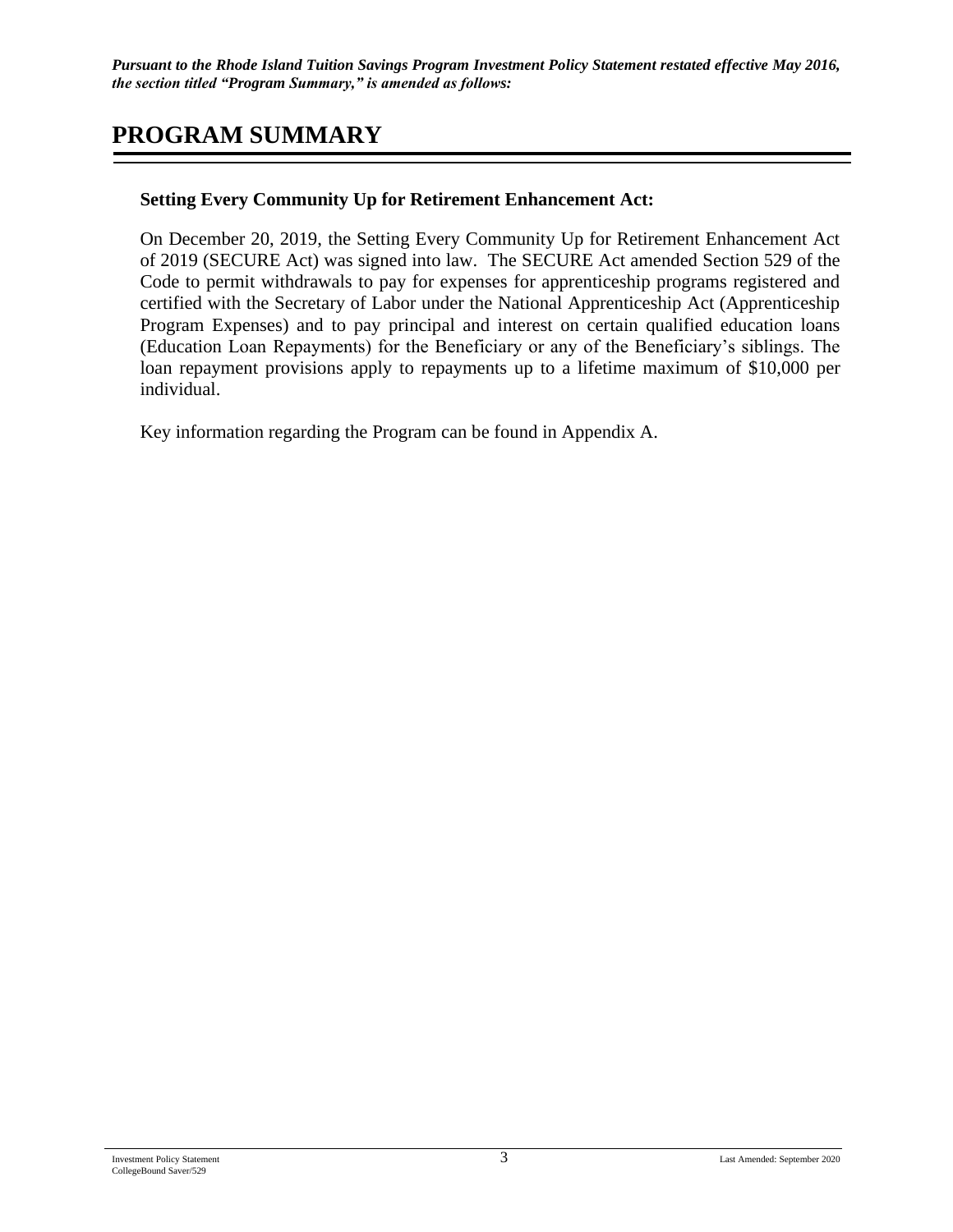The Program provides vehicles for eligible account owners to take an active role in saving for their tuition expenses by providing education and information so that they can make informed decisions about their Investment Portfolio(s) selections.

The objectives of the Program have been established in conjunction with a comprehensive review. The objectives are:

- To maintain flexibility in meeting the future needs of the account owners.
- To provide account owners with Investment Portfolios that are diversified across a range of risk levels, asset classes, and investment strategies in order to accommodate the varying levels of needs and risk tolerances of the Program's account owners.
- To control costs of administering the Program and managing the assets.
- To undertake all transactions solely in the interest of the account owners and beneficiaries.
- To provide at least one "Direct Plan" and one "Advisor Plan" to accommodate Program account owners' different preferences for either managing their own investments or using an advisor to manage their account.
- To comply with all fiduciary, prudence and due diligence requirements and with all applicable laws, rules and regulations from state and federal political entities that may impact Program assets.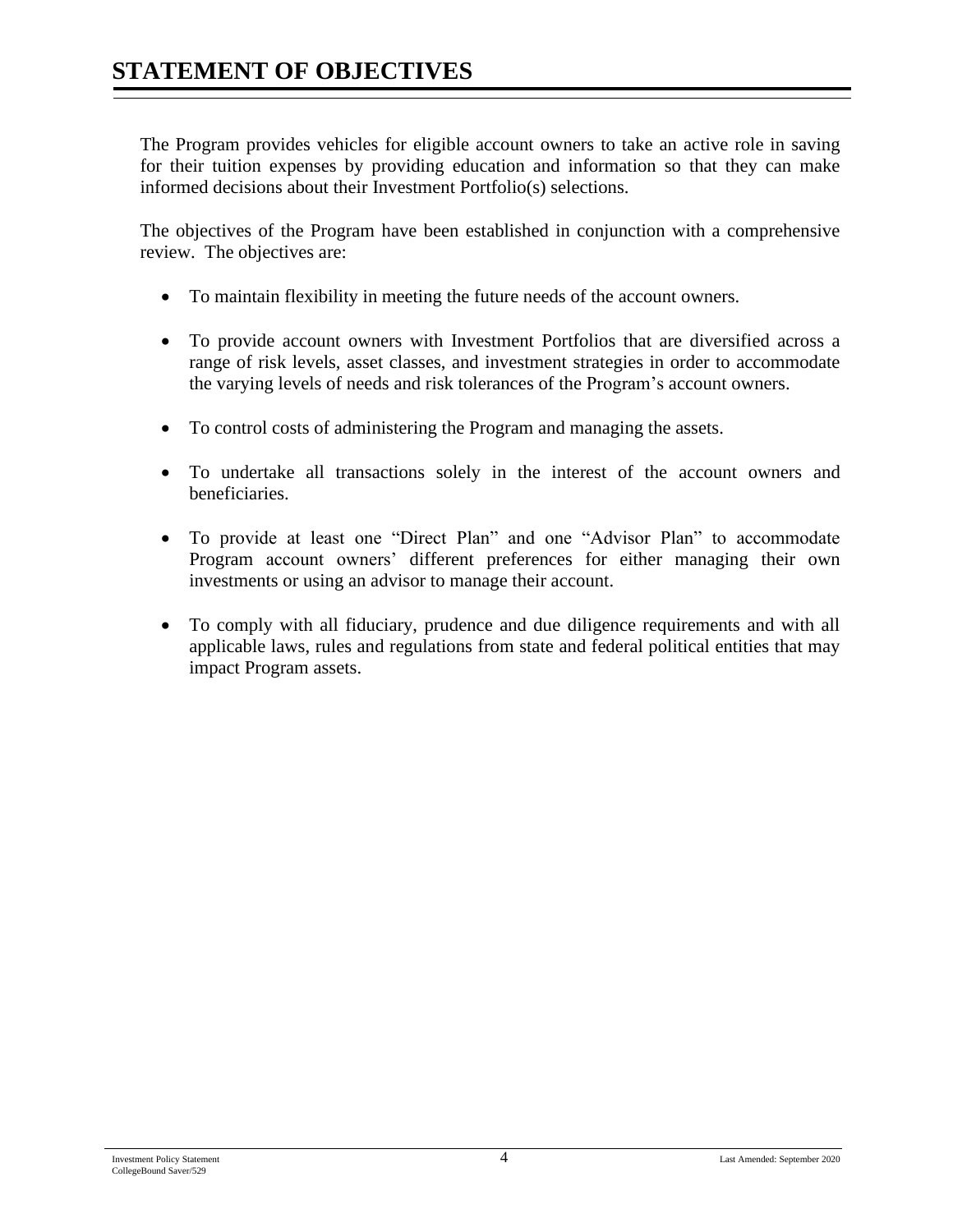### *Responsibilities of SIC*

The ten-member State Investment Commission (SIC), chaired by the General Treasurer, is a Rhode Island governmental commission that has oversight responsibility for the investment of public funds, as well as the assets of the Program.

#### *Delegation of Authority*

The SIC members are fiduciaries of the Program and are responsible for providing the investment framework and monitoring the investment management of Program assets. As such, the SIC is authorized to delegate certain responsibilities to professional experts in various fields. These include, but are not limited to:

- 1. *Capital Cities, LLC ("Consultant").* The Consultant's role is that of an investment advisor to the SIC. Investment guidance concerning the investment management of Program assets will be offered by the Consultant, and will be consistent with the investment objectives, policies, and constraints as established in this statement. Specific responsibilities of the Consultant include:
	- Providing independent and unbiased information.
	- Assisting in strategic planning and Investment Portfolio mapping.
	- Assisting in the development and periodic review of the IPS.
	- Conducting Investment Portfolio and Investment Manager searches when requested by the SIC.
	- Assisting in the development of performance measurement and qualitative standards.
	- Monitoring and evaluating Investment Portfolios' performance on an ongoing basis and conducting due diligence when an Investment Portfolio fails to meet a standard.
	- Making recommendations with respect to Investment Portfolio and Investment Manager retention or termination.
	- Assisting in monitoring hired Investment Managers for compliance with this IPS.
	- Assisting in the control of investment expenses.
	- Reporting, on a timely basis, quarterly investment performance results to provide the SIC with the ability to determine the progress and compliance with investment goals and objectives.
- 2. *Ascensus College Savings Recordkeeping Services, LLC ("Program Manager").* The Program Manager has the responsibility to manage the day-to-day operations of the Program. The Program Manager performs administrative, recordkeeping, risk management,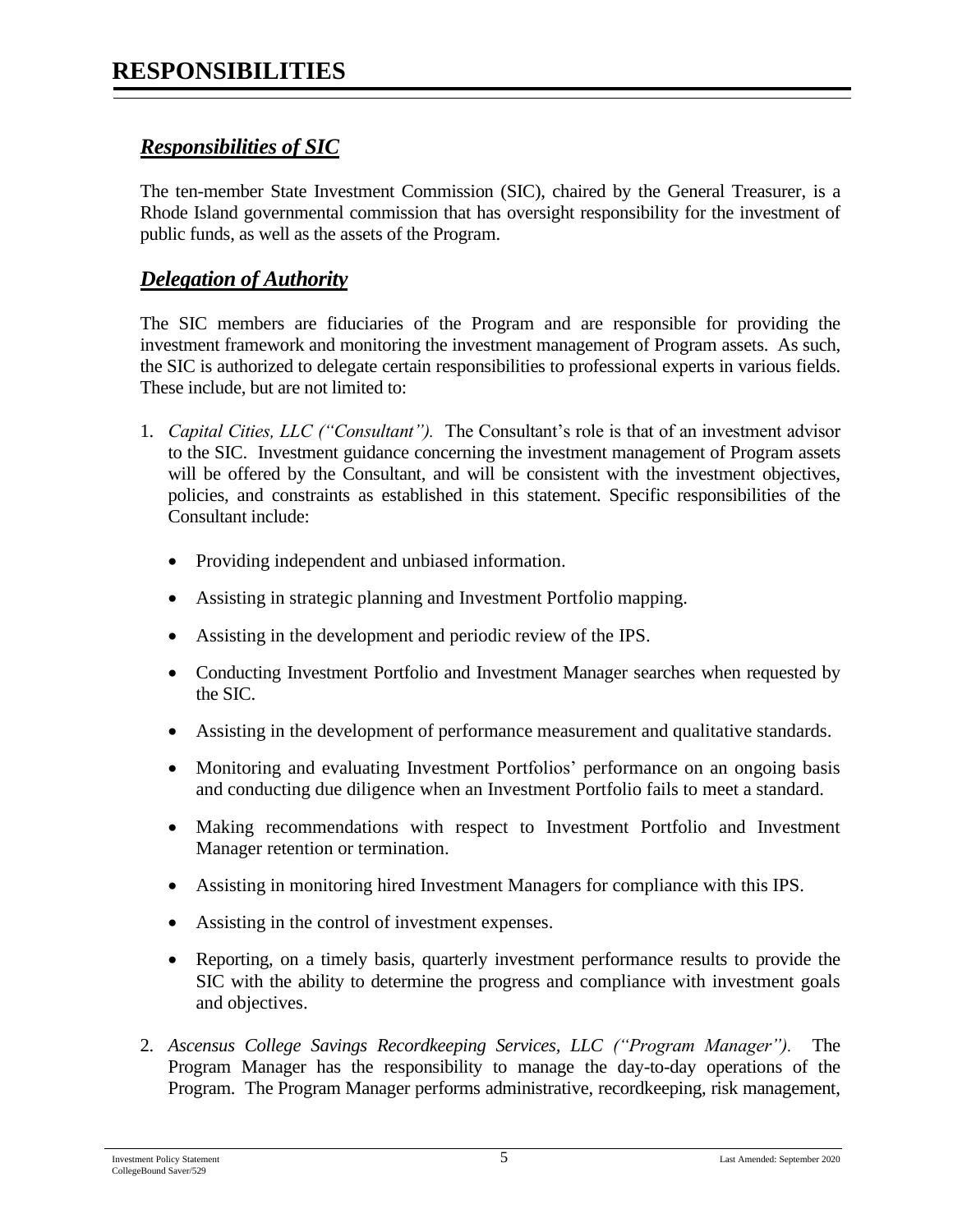# **RESPONSIBILITIES**

reporting, regulatory, tax reporting, client services, CollegeBound Saver (Direct Plan) marketing and other services in connection with the operation of the Program.

The Program Manager is authorized to subcontract investment advisory and other services subject to the terms of the Program Management Agreement. As such, the Program Manager has contracted with Invesco Advisors Inc., and its affiliates ("Invesco"). Invesco performs investment management, asset allocation, CollegeBound 529 (Advisor Plan) sales and services, national distribution and marketing, and other services in connection with the Program.

Additionally, the Program Manager can delegate the performance of accounting, custody and other administrative services to Bank of New York Mellon.

- 3. *Investment Managers ("Investment Managers").* The Investment Managers have discretion to purchase, sell, or hold the specific securities or products that will be used to meet the Program's investment objectives. Investment Managers can include both actively and passively managed mutual funds, collective investment trusts, exchange-traded funds ("ETFs") and separate accounts. Investment Managers will be held responsible and accountable to achieve the objectives herein stated. Investment Managers must furnish the SIC with regular investment reports as required by the SIC.
- 4. Additional specialists such as attorneys, auditors, actuaries, and others may be employed by the SIC to assist in meeting its responsibilities and obligations to administer Program assets prudently.

### *Responsibilities of Account Owners*

Account owners are responsible for choosing an appropriate investment program. The SIC will not provide individual investment counseling to account owners. Account owners choosing to invest in the Age Based and Target Risk Portfolios must determine that the Portfolios' asset allocation strategies are appropriate for their risk tolerance, time horizons and return expectations. Account owners choosing to invest in the Individual Portfolios are responsible for utilizing the basic principles of strategic asset allocation to select a combination of Investment Portfolios based on the account owner's unique time horizon, risk tolerance, return expectation, and asset class preferences.

Account owners may employ a financial intermediary to provide advice on financial matters. A financial intermediary is a firm that receives compensation for contributions made to an Account established by one of its clients. Financial intermediaries may include, among others, an account owner's broker, financial planner or advisor, banks and insurance companies. Financial intermediaries employ individual financial advisors who advise account owners and other contributors on an individual basis.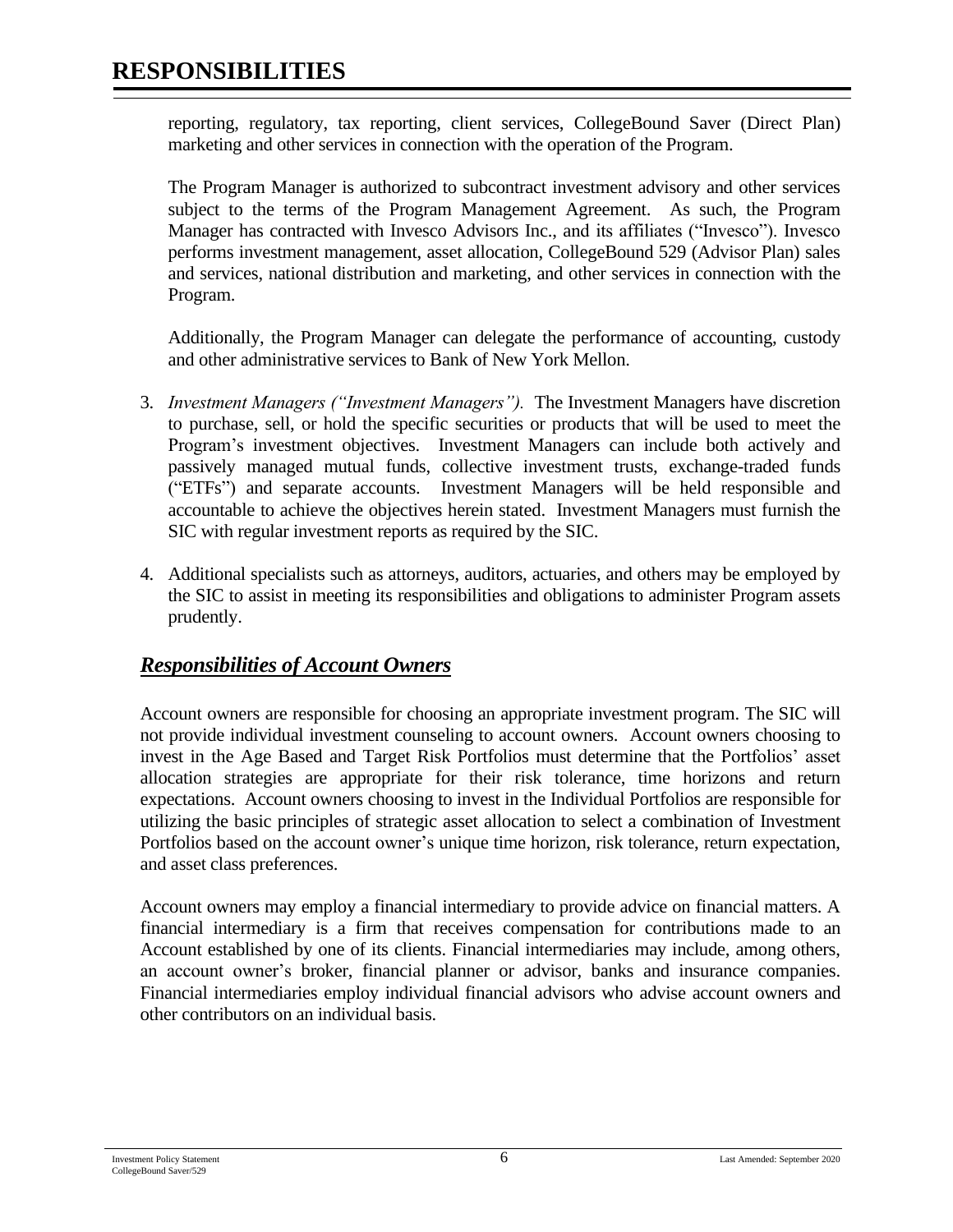In order to provide appropriate investment alternatives for account owners, several Investment Portfolios will be made available that provide a range of risk and return characteristics, each unique to aid in proper diversification. **Three different types of Investment Portfolios are offered to account owners: Age Based Portfolios, Target Risk** Portfolios, and Individual Portfolios. Once an account owner's Investment Portfolio(s) is selected for a particular contribution, IRS guidance dictates the rules through which an account owner can move money or transfer from one Investment Portfolio to another. More specific information on each type of Investment Portfolio can be found below and in Appendix B and Appendix C of this statement.

## *Age Based Portfolios*

The Age Based Portfolios offer account owners pre-diversified Investment Portfolios that become more conservative as the beneficiary nears his/her intended year of enrollment into college.

The Age Based Portfolios represent a weighted allocation among a pre-determined number and type of investment strategies. The Program Manager, with the oversight of the SIC and Consultant, reviews these strategic allocations periodically and makes adjustments when deemed appropriate within the terms of the Program Management agreement.

#### **Age Based Portfolios Glide Path and Rebalancing**

A "glide path" describes how the asset allocation of the Age Based Portfolio evolves over time - transitioning from a heavier weight in equities in earlier years to a more conservative investment in fixed income and cash as the beneficiary approaches college age. This change in asset allocation helps smooth the shift from capital accumulation in the earlier years to capital preservation in the near-college and college years. For the CollegeBound Age Based Portfolios, the glide path adjusts this allocation quarterly to create a smooth transition from equities to fixed income with less lumpy trades.

An essential component of the asset allocation process is rebalancing. Rebalancing is a process that realigns a portfolio back to its strategic targets as market fluctuations change the initial allocations over time. The Program Manager monitors and rebalances the underlying asset allocation of the Age Based Portfolios on a monthly basis. The Program Manager rebalances the Age Based Portfolios when the Portfolios fall outside the strategic targets by more than one percentage point.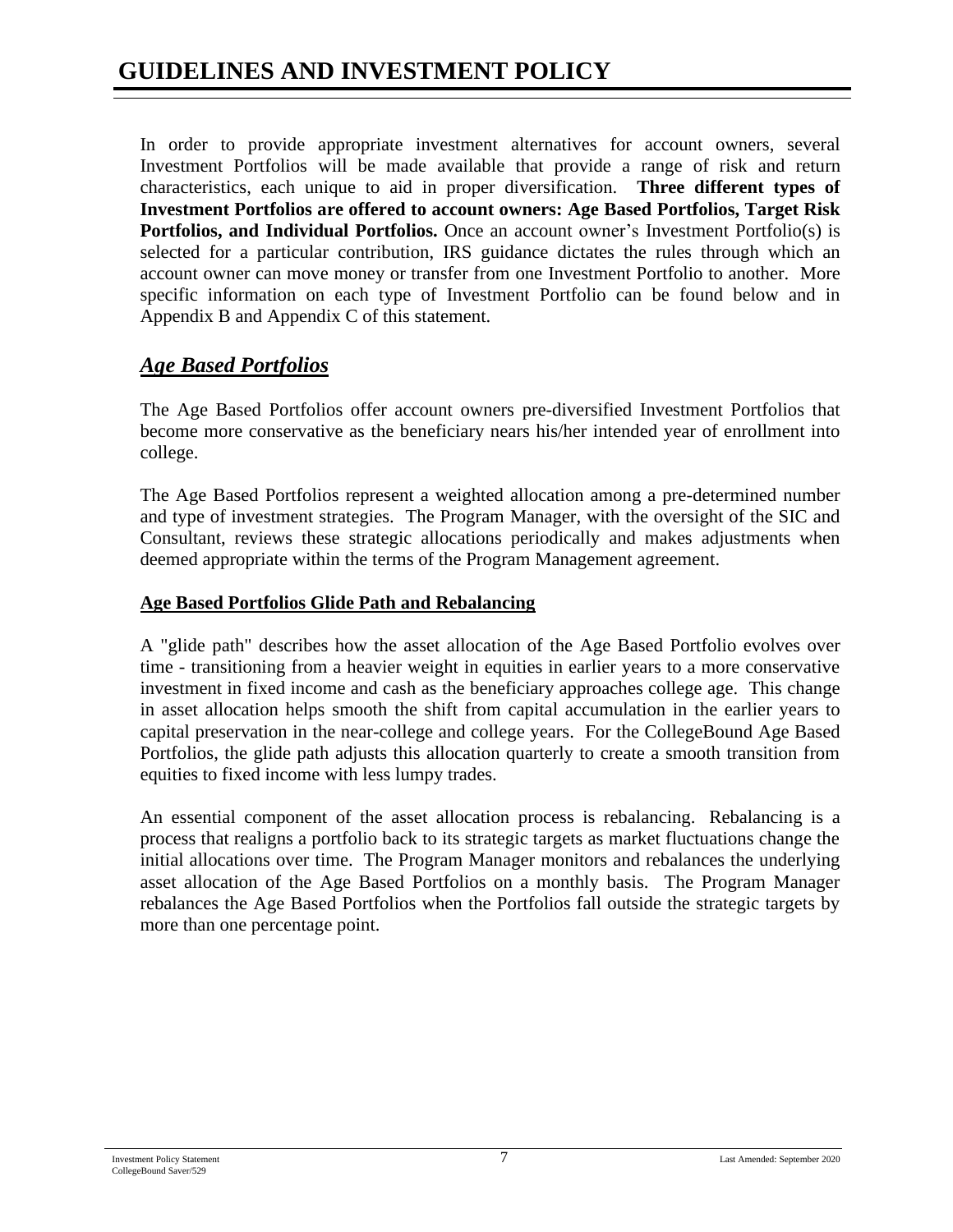#### *Target Risk Portfolios*

Target Risk Portfolios offer account owners pre-diversified Investment Portfolios based on risk tolerance. The strategic asset allocation of these Investment Portfolios remains static over time.

The Target Risk Portfolios represent a weighted allocation among a pre-determined number and type of investment strategies. The Program Manager, with the oversight of the SIC and Consultant, reviews these strategic allocations periodically and makes adjustments when deemed appropriate within CollegeBound 529. The CollegeBound Saver Target Risk Portfolios are invested in multi-asset mutual funds, where the Investment Manager is responsible for making adjustments to the strategic allocations when appropriate.

#### **Target Risk Portfolios Rebalancing**

The Program Manager monitors and rebalances the underlying asset allocation of the Target Risk Portfolios on a monthly basis within CollegeBound 529. The Program Manager rebalances the Target Risk Portfolios when the Portfolios fall outside the strategic targets by more than one percentage point.

The CollegeBound Saver Target Risk Portfolios are invested in multi-asset mutual funds, where the Investment Manager is responsible for rebalancing the Portfolios.

#### *Individual Portfolios*

The Individual Portfolios are stand-alone options which allow account owners to allocate their account into one or more Investment Portfolios. The goal in offering the Individual Portfolios is to provide account owners with the ability to construct diversified portfolios by asset class and investment style that match their risk tolerance, asset class preferences, time horizons and expected returns.

#### **Risk Tolerance**

The Program Manager, with the oversight of the SIC and Consultant, seeks to provide account owners with a broad array of Individual Portfolios so they have the ability to construct portfolios that could represent a variety of levels of risk and return regardless of time horizon.

#### **Individual Portfolios Structure**

The Program Manager, with the oversight of the SIC and Consultant, seeks to achieve diversity in the Individual Portfolios offered. Certain criteria will be used to determine the material difference between and among potential Individual Portfolios with exposure to the various asset classes. These criteria are: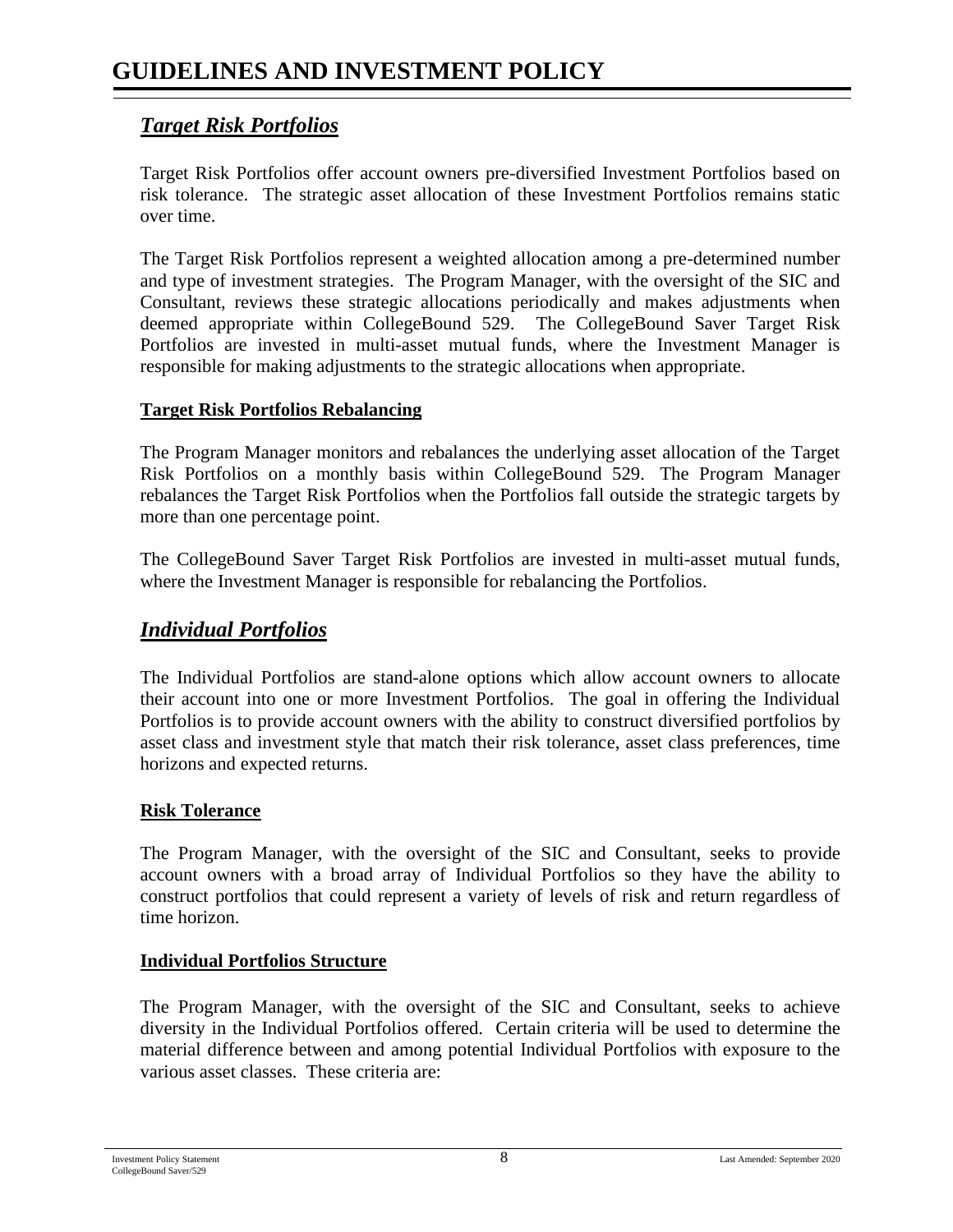- A distinct definable market;
- A distinct risk and return profile; and
- Use of a distinct management style that is definable in terms of the investment strategies/methodologies utilized (e.g. passive versus active management).

The SIC reserves the right to add or replace Individual Portfolios based upon market conditions, Program Manager and Consultant input, account owner response, or other factors.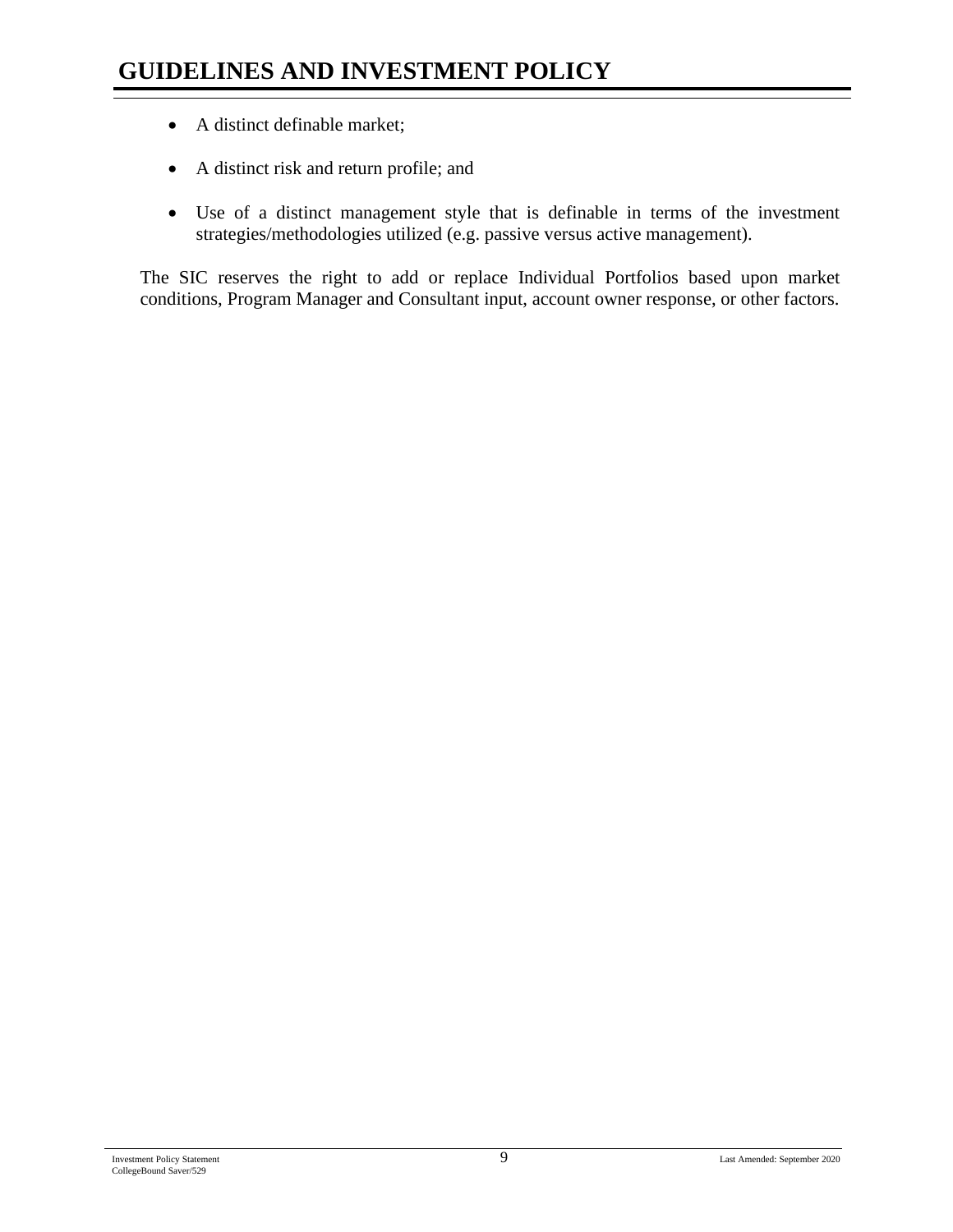The guidelines set forth in the prospectus or trust document shall govern all mutual fund, collective investment trust, and ETF vehicle investments. Securities guidelines for separate accounts shall be negotiated and agreed upon in writing on a case-by-case basis.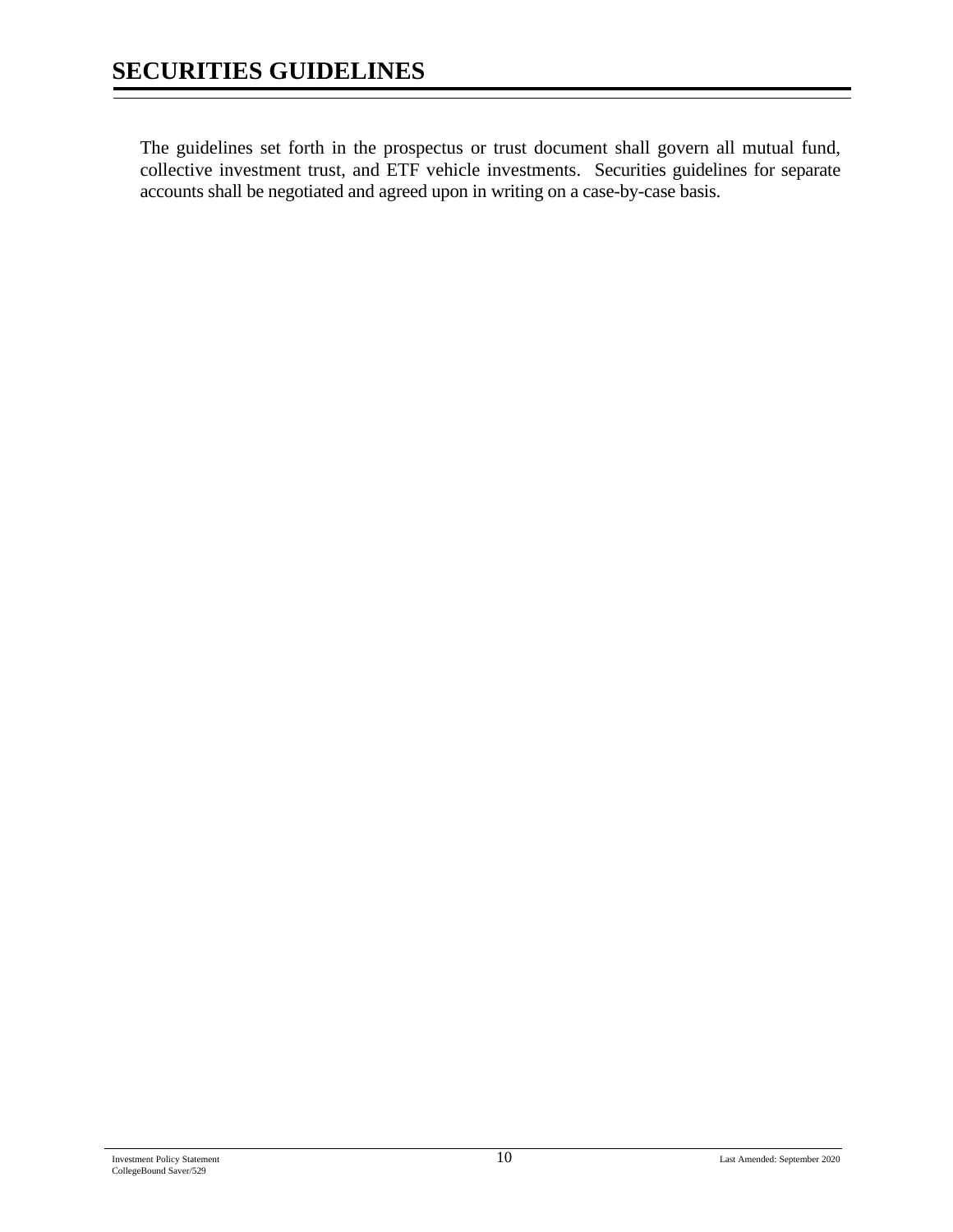# **SELECTION OF INVESTMENT MANAGERS**

The SIC has the responsibility for selecting the underlying Investment Managers of the Investment Portfolios. The SIC, with the assistance of the Program Manager and Consultant, will select appropriate Investment Managers to manage the Program assets. The SIC's intent is to follow a process that embodies the principles of procedural due diligence. Accordingly, when selecting Investment Managers, the following criteria will be considered:

- 1. The organizational structure of the Investment Manager (with the SIC seeking banks, insurance companies, investment management companies, or investment advisers as defined by the Investment Advisers Act of 1940).
- 2. Historical quarterly performance numbers calculated on a time-weighted basis for performance screening.
- 3. Performance evaluation reports that illustrate the risk/return profile of the Investment Manager relative to other Investment Managers of like investment style, as appropriate.
- 4. Detailed information on the history of the firm and key personnel (including any material litigation and fraud), key clients, costs, and support personnel.
- 5. The stated investment strategy and adherence to that strategy over time.
- 6. Fees that are competitive compared to similar investments.
- 7. Evaluation relative to a comparable peer group, where appropriate.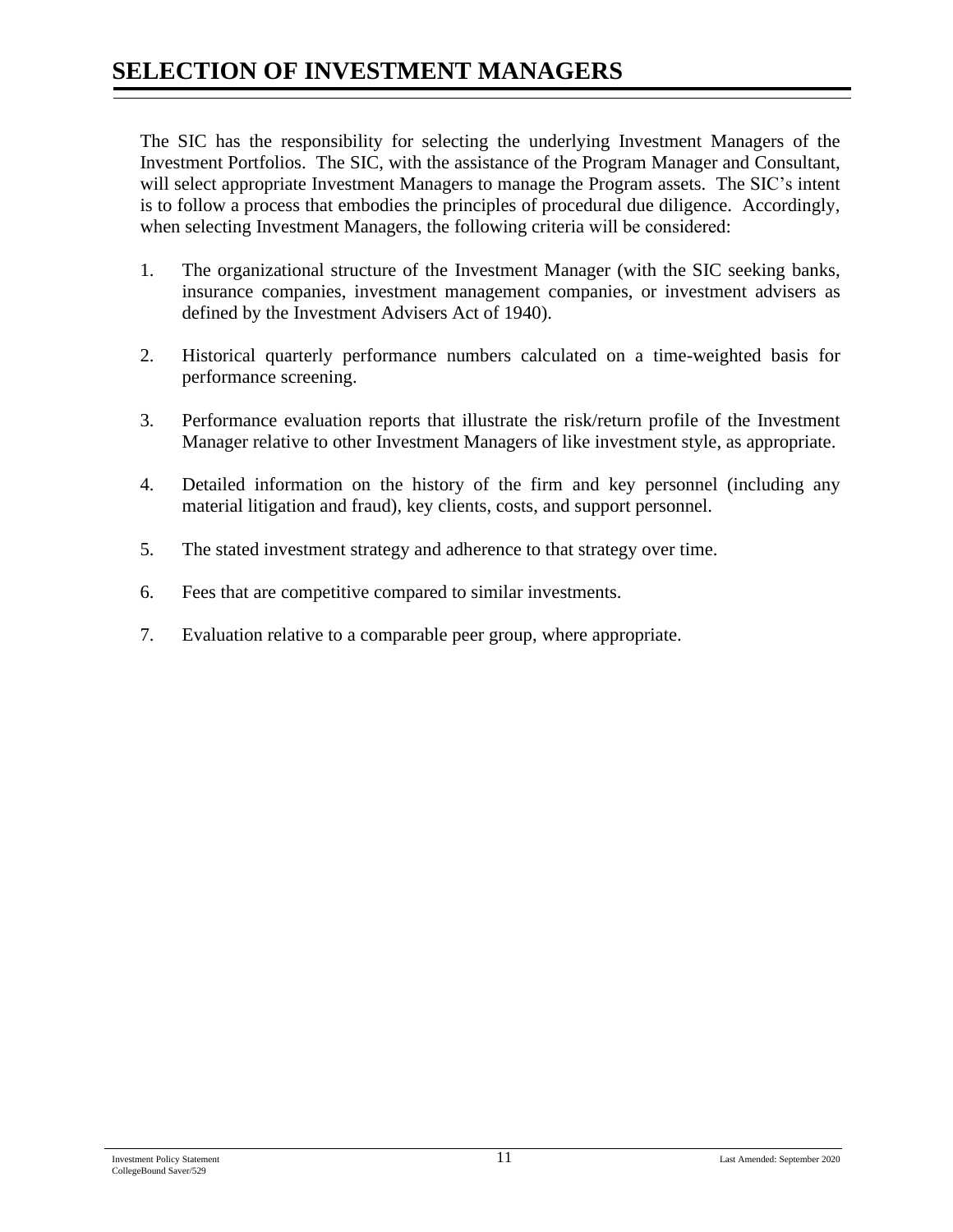# **CONTROL PROCEDURES**

#### *Disclosure to Account Owners*

A Program Description document will be made available to all account owners in order to ensure account owners have sufficient information to make informed investment decisions.

#### *Monitoring Service Contracts and Costs*

The SIC will review the service contracts and costs associated with the Program periodically.

#### *IPS Review and Evaluation*

It is not expected that the IPS will change frequently. In particular, short-term changes in the financial markets should not require adjustments to the IPS. The SIC and Consultant will review the IPS periodically to determine whether any changes are appropriate. Based on the SIC's and the Consultant's IPS review, the SIC may revise the IPS and/or Program to meet current needs. Additionally, the SIC shall consult with the Program Manager to obtain input prior to amending the Investment Policy Statement.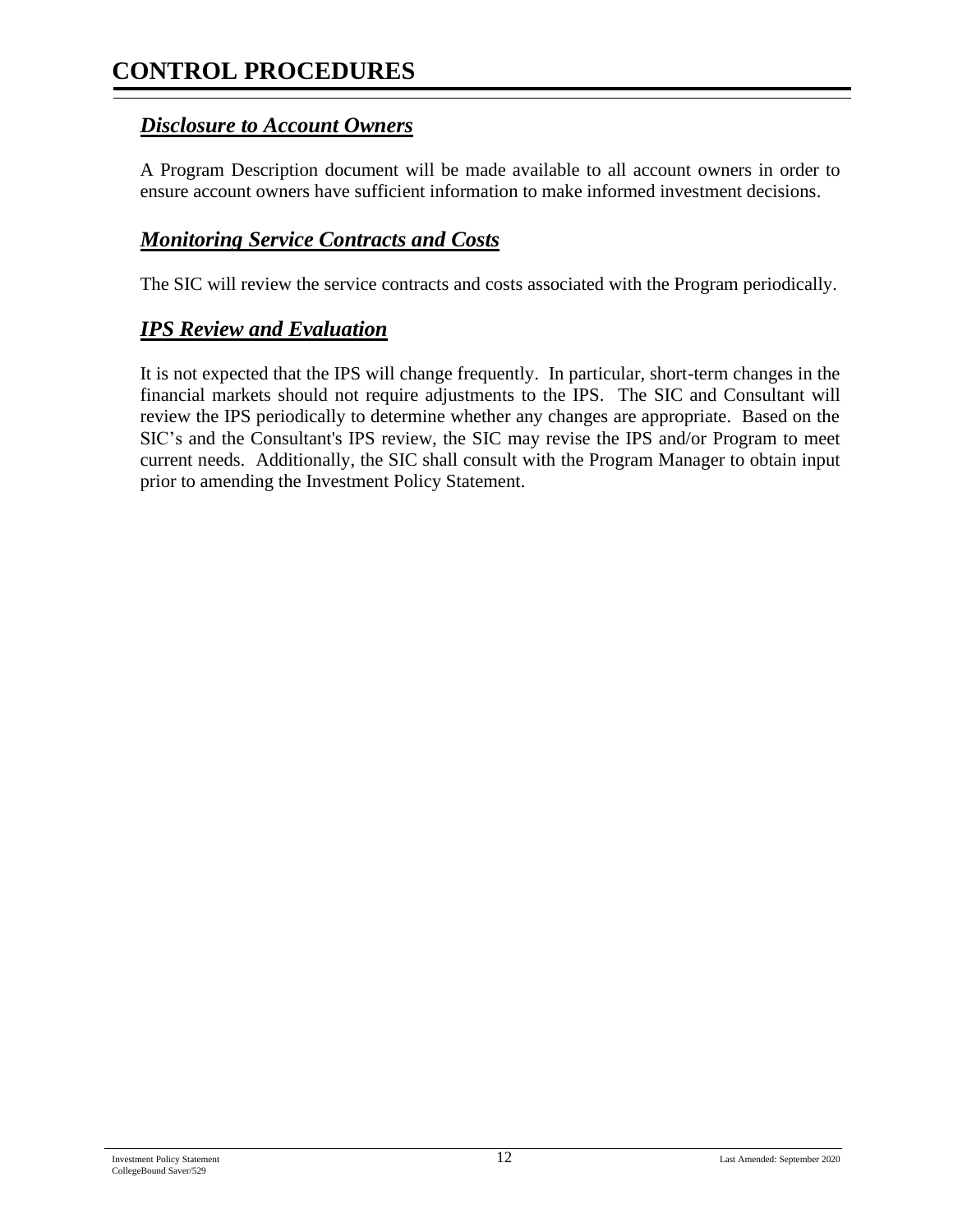The SIC is aware that the ongoing review and analysis of underlying Investment Managers of the Investment Portfolios is just as important as the due diligence implemented during the Investment Manager selection process. Monitoring these Investment Managers is a three step process, outlined below:

## *Step 1 – On-Going Monitoring*

The Consultant and the SIC will perform a constant and on-going analysis of all Investment Managers. In addition to reviewing quarterly investment performance, the Consultant and the SIC will continually evaluate:

- Investment Manager's adherence to the IPS guidelines
- Material changes in the Investment Manager's organization, investment philosophy and/or personnel
- Volatility of the investment rates of return of the Investment Manager compared to the volatility of an appropriate market index and peer group (as listed in Appendix B and Appendix C)
- Comparisons of the Investment Manager's results to appropriate indices and peer groups (as listed in Appendix B and Appendix C)

If appropriate market indices and/or peer groups are not available, the Consultant and SIC will evaluate factors such as the Investment Manager's adherence to stated risk and return objectives and the Investment Manager's portfolio exposures in relation to the market environment and stated philosophy and process.

### *Step 2 – Formal Watchlist*

If the Consultant and the SIC determine that any of the above factors, or any other development regarding the Investment Manager's performance or organization, warrants a more thorough examination, the SIC will place the Investment Manager on a formal "watchlist." Factors examined during the watchlist period include, but are not limited to, the following:

• Extraordinary Events (Organizational Issues)

Extraordinary events that may lead to an Investment Manager termination include such things as:

- Change in ownership (e.g., key people "cash out")
- Change in professionals
- Changes to an Investment Manager's philosophy or the process it uses to implement the agreed upon strategy
- Material litigation or fraud involving the Investment Manager
- Client-servicing problems
- Significant account losses or significant account growth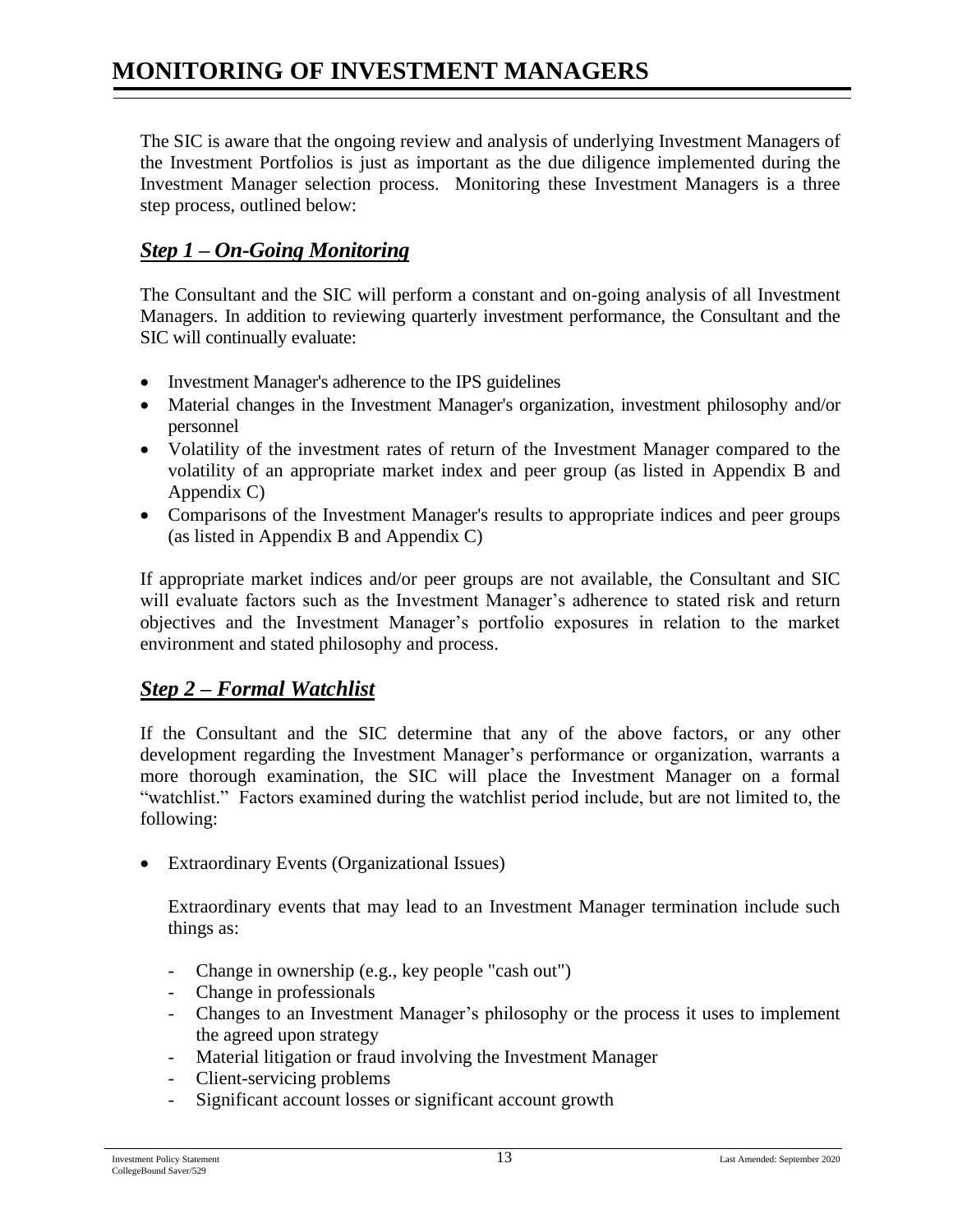- Change in cost
- Change in financial condition
- Extreme performance volatility
- Long-Term Performance in Relation to Appropriate Market Index, Market Environment or Stated Goals and Objectives

Long-term performance standards measure an Investment Manager's performance over rolling five-year returns or since inception in relation to the appropriate market index.

• Shorter-Term Performance in Relation to Appropriate "Style Group," Market Environment or Stated Goals and Objectives

Shorter-term performance standards incorporate a time period of at least three years. Each Investment Manager is expected to consistently perform in the 50th percentile or better versus an appropriate peer group of Investment Managers with similar investment styles. Additionally, each Investment Manager is expected to demonstrate favorable cumulative and rolling three-year risk-adjusted performance compared to its peer group. If appropriate peer groups are not available, the Investment Manager's adherence to stated risk and return objectives and the Investment Manager's portfolio exposures in relation to the market environment and stated philosophy and process will be evaluated. Risk-adjusted performance measures will vary, but may include: Sharpe Ratio, Downside Risk, Information Ratio, and/or Relative Standard Deviation.

#### *Step 3 – Replace or Retain*

The watchlist period will generally be four quarters, but the time period can be shorter or longer depending on the factors causing the watchlist.

As a result of the examination of an Investment Manager on the watchlist, a recommendation by the Consultant to either **replace** or **retain** the Investment Manager will be made. The recommendation will weigh performance relative to peers, outlook for future returns, changes in the Investment Manager's staff and/or strategy, and other considerations.

It is at the SIC's discretion to take corrective action by replacing an Investment Manager, if it deems it appropriate, at any time. The watchlist is not the only route for removing an existing Investment Manager. The aforementioned events, or any other events of concern identified by the SIC, may prompt the immediate removal of an Investment Manager without it being watchlisted.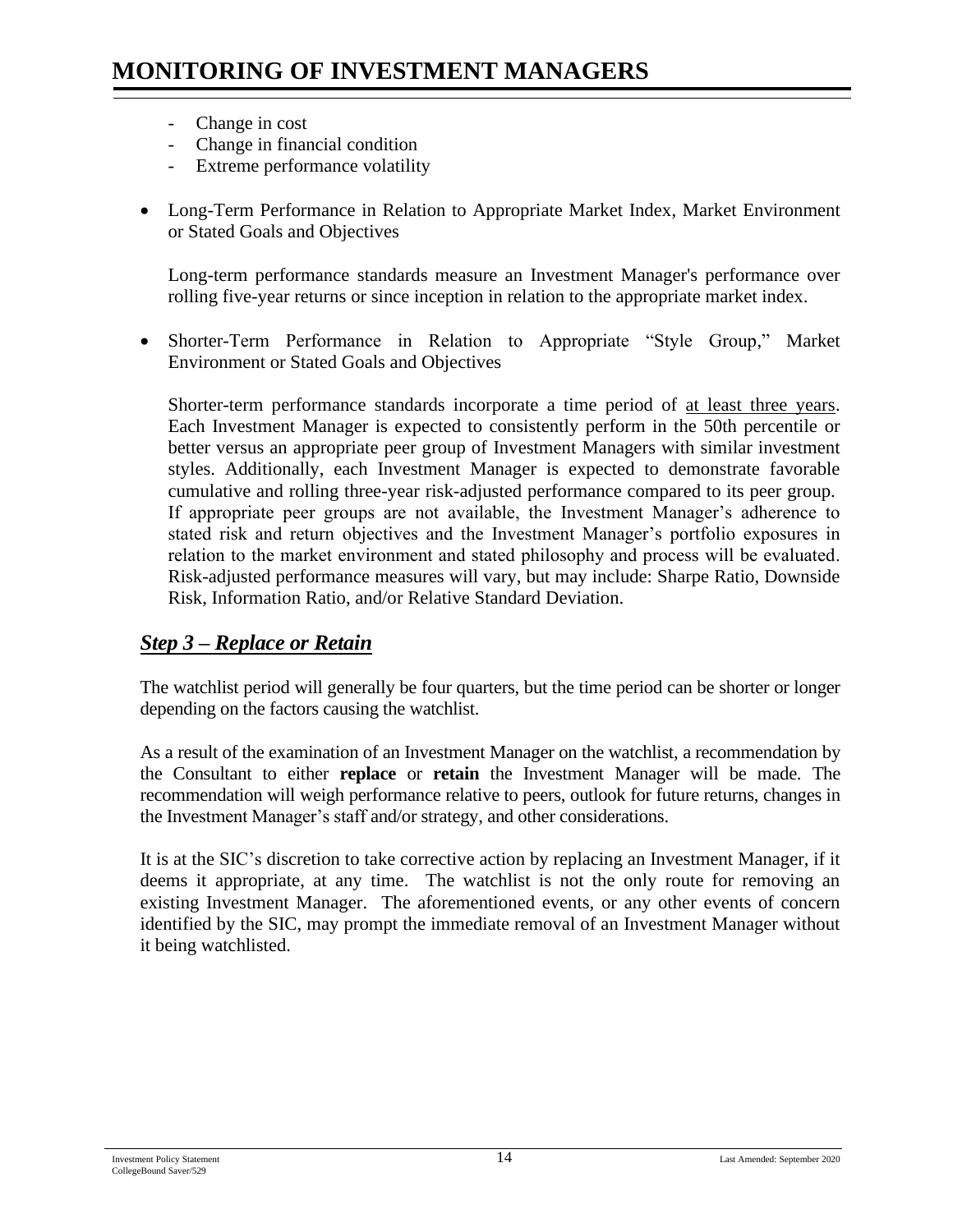## **SIGNATURES**

Prepared:

Capital Cities, L.L.C.

Date:

9/24/2020  $\eta$ Con

Accepted: Rhode Island State Investment Commission

 $\gamma$  $4/2020$ Date:

By Seth M. Magaziner, General Treasurer, Chair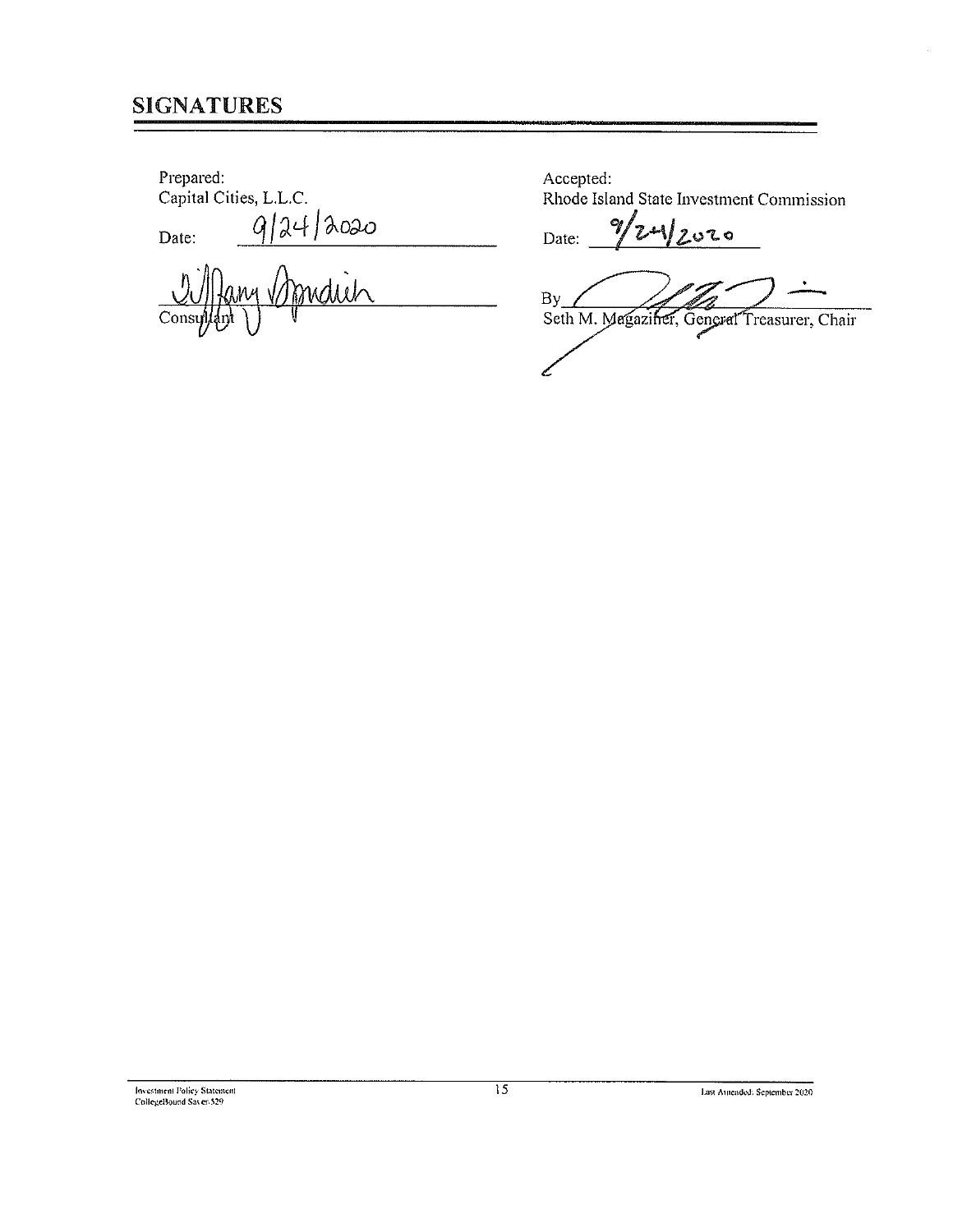# **APPENDIX A: KEY INFORMATION**

## *Key Information:*

| Name of Program:              | CollegeBound Saver (Direct Plan)<br>CollegeBound 529 (Advisor Plan)                                                                                                                                                                                                                                                                                          |                                                                                       |  |
|-------------------------------|--------------------------------------------------------------------------------------------------------------------------------------------------------------------------------------------------------------------------------------------------------------------------------------------------------------------------------------------------------------|---------------------------------------------------------------------------------------|--|
| Program Manager:              | <b>Ascensus College Savings</b>                                                                                                                                                                                                                                                                                                                              |                                                                                       |  |
| SIC:                          | Rhode Island General Treasurer, or Designee, Chair<br>An Active or Retired Public Employee in the Retirement System or<br>Teacher, State or Municipal Union Official<br>Director of Administration or Designee<br>Three Public Treasurer Appointees<br>Three Gubernatorial Appointees<br>Executive Director of the Employees' Retirement System (Non-voting) |                                                                                       |  |
| Type of Program:              |                                                                                                                                                                                                                                                                                                                                                              | Qualified Tuition Program (referred to as a "529 Plan")                               |  |
|                               | <b>Account Owner Directed Investment Options:</b>                                                                                                                                                                                                                                                                                                            | Yes                                                                                   |  |
|                               |                                                                                                                                                                                                                                                                                                                                                              | Account Owner Frequency to Change Investment Options: Up to 2 times per calendar year |  |
| <b>Investment Consultant:</b> | Capital Cities, L.L.C. (317) 475-4500                                                                                                                                                                                                                                                                                                                        |                                                                                       |  |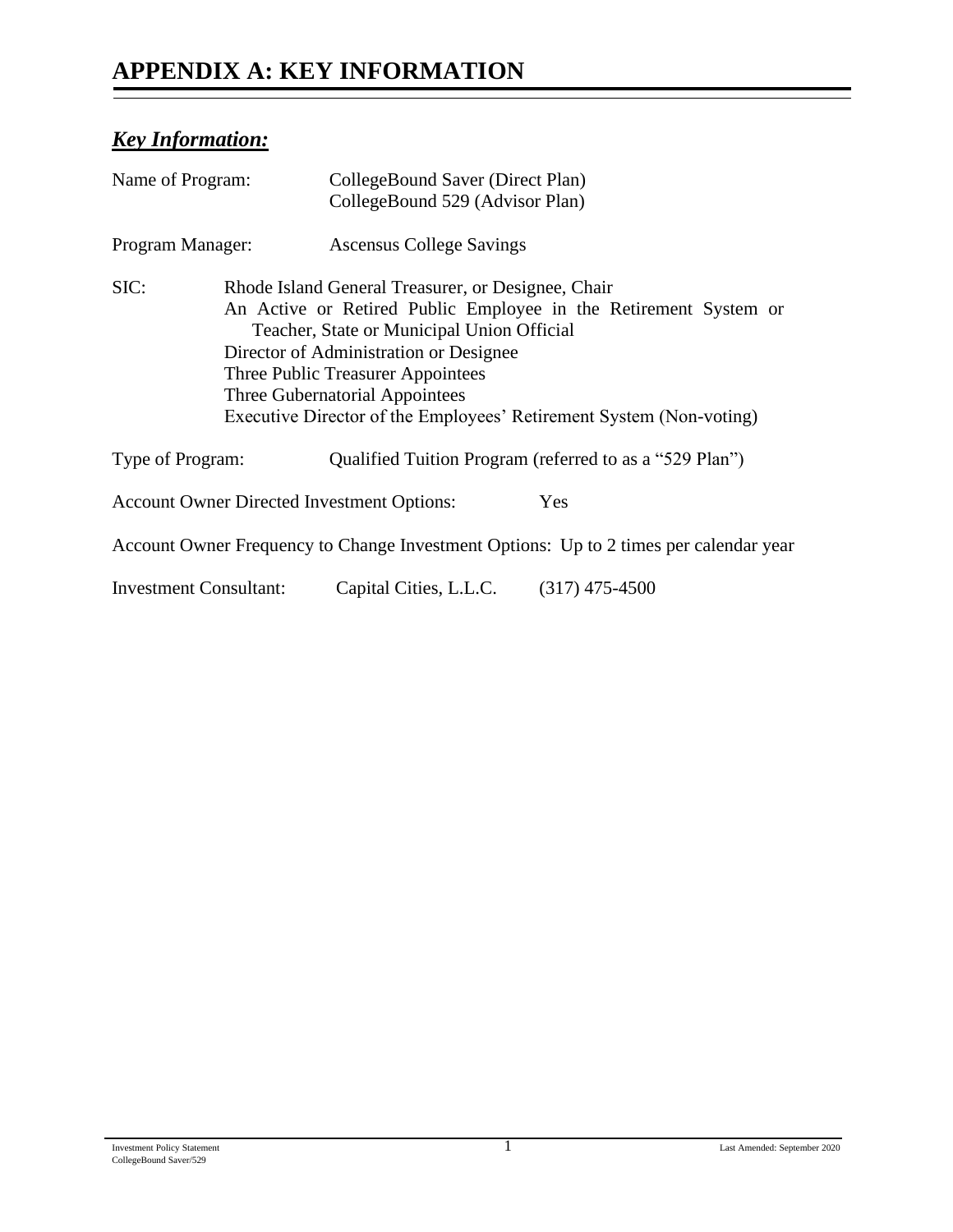#### *CollegeBound Saver Investment Menu*

A summary of the investment menu is provided below.

| <b>Age-Based Portfolios</b>                                           | <b>Index</b>                                              | <b>Peer Group Universe</b>       |
|-----------------------------------------------------------------------|-----------------------------------------------------------|----------------------------------|
| CollegeBound Saver Age-Based Portfolios                               | Custom Benchmark Representing Underlying Asset Allocation |                                  |
| <b>Underlying Funds:</b>                                              |                                                           |                                  |
| iShares Core S&P Total U.S. Stock Market ETF (ITOT)                   | S&P Total Market Index                                    | Large Cap Core Equity            |
| Invesco Equally-Weighted S&P 500 Fund Class R6 (VADFX)                | S&P 500 Eq Wt                                             | Large Cap Core Equity            |
| Vanguard Total International Stock Index Fund Instl Class (VTSNX)     | FTSE Global All Cap ex-U.S. Index                         | <b>International Core Equity</b> |
| Invesco FTSE RAFI Developed Markets ex-U.S. ETF (PXF)                 | FTSE RAFI Developed Markets ex-U.S.                       | <b>International Core Equity</b> |
| Vanguard Global ex-U.S. Real Estate Index Fund (VGRLX)                | S&P Global ex-U.S. Property Index                         | <b>International Real Estate</b> |
| Vanguard Total Bond Market II Index Institutional Class (VTBNX)       | Bloomberg Barclays Aggregate Bond                         | Core Bond                        |
| Vanguard Short-Term Investment Grade (VFSIX)                          | Bloomberg Barclays U.S. 1-5 Year Credit Index             | <b>Intermediate Bond</b>         |
| Vanguard Short-Term Inflation-Protected Secs Index Instl Fund (VTSPX) | Bloomberg Barclays U.S. 0-5 Year TIPS Index               | <b>TIPS</b>                      |
| Invesco Treasury Collateral ETF (CLTL)                                | ICE U.S. Treasury Short Bond Index                        | <b>Money Market</b>              |
|                                                                       |                                                           |                                  |
|                                                                       |                                                           |                                  |
| <b>Target Risk Portfolios / Underlying Funds</b>                      | <b>Index</b>                                              | <b>Peer Group Universe</b>       |
| <b>Growth Portfolio</b>                                               |                                                           |                                  |
| Vanguard LifeStrategy Growth Fund (VASGX)                             | Vanguard Growth Composite Index                           | <b>Balanced Aggressive</b>       |
| <b>Moderate Growth Portfolio</b>                                      |                                                           |                                  |
| Vanguard LifeStrategy Moderate Growth Fund (VSMGX)                    | Vanguard Moderate Growth Composite Index                  | <b>Balanced Moderate</b>         |
| <b>Conservative Growth Portfolio</b>                                  |                                                           |                                  |
| Vanguard LifeStrategy Conservative Growth Fund (VSCGX)                | Vanguard Conservative Growth Composite Index              | <b>Balanced Conservative</b>     |
|                                                                       |                                                           |                                  |
|                                                                       |                                                           |                                  |
| <b>Individual Portfolios / Underlying Funds</b>                       | <b>Index</b>                                              | <b>Peer Group Universe</b>       |
| <b>U.S. Stock Portfolio</b>                                           |                                                           |                                  |
| Vanguard Total Stock Market Index Fund Institutional Class (VITSX)    | CRSP U.S. Total Market Index                              | <b>Total Domestic Equity</b>     |
| Equally-Weighted S&P 500 Portfolio                                    |                                                           |                                  |
| Invesco Equally-Weighted S&P 500 Fund - R6 (VADFX)                    | S&P 500                                                   | Large Cap Core Equity            |
| <b>U.S. Small-Mid Cap Portfolio</b>                                   |                                                           |                                  |
| Vanguard Extended Market Index Fund Institutional Class (VIEIX)       | S&P Completion Index                                      | Small-Mid Broad Equity           |
| <b>International Stock Portfolio</b>                                  |                                                           |                                  |
| Vanguard Total International Stock Index Fund Instl Class (VTSNX)     | FTSE Global All Cap ex-U.S. Index                         | <b>International Core Equity</b> |
| <b>Global Responsible Equity Portfolio</b>                            |                                                           |                                  |
| Invesco MSCI World SRI Index (VSQSX)                                  | <b>MSCI World SRI Index</b>                               | Global Equity                    |
| <b>Bond Portfolio</b>                                                 |                                                           |                                  |
| Vanguard Total Bond Market Index Fund Admiral Class (VBTLX)           | <b>Bloomberg Barclays Aggregate Bond</b>                  | Core Bond                        |
| <b>Inflation Protected Bond Portfolio</b>                             |                                                           |                                  |
| Vanguard Short-Term Inflation-Protected Secs Index Instl Fund (VTSPX) | Bloomberg Barclays U.S. 0-5 Year TIPS Index               | <b>TIPS</b>                      |
| <b>Stable Value Portfolio</b>                                         |                                                           |                                  |
| Invesco Stable Value Fund (Separate Account)                          | Bloomberg Barclays US Treasury Bellweather 3 Month        | Stable Value                     |
|                                                                       |                                                           |                                  |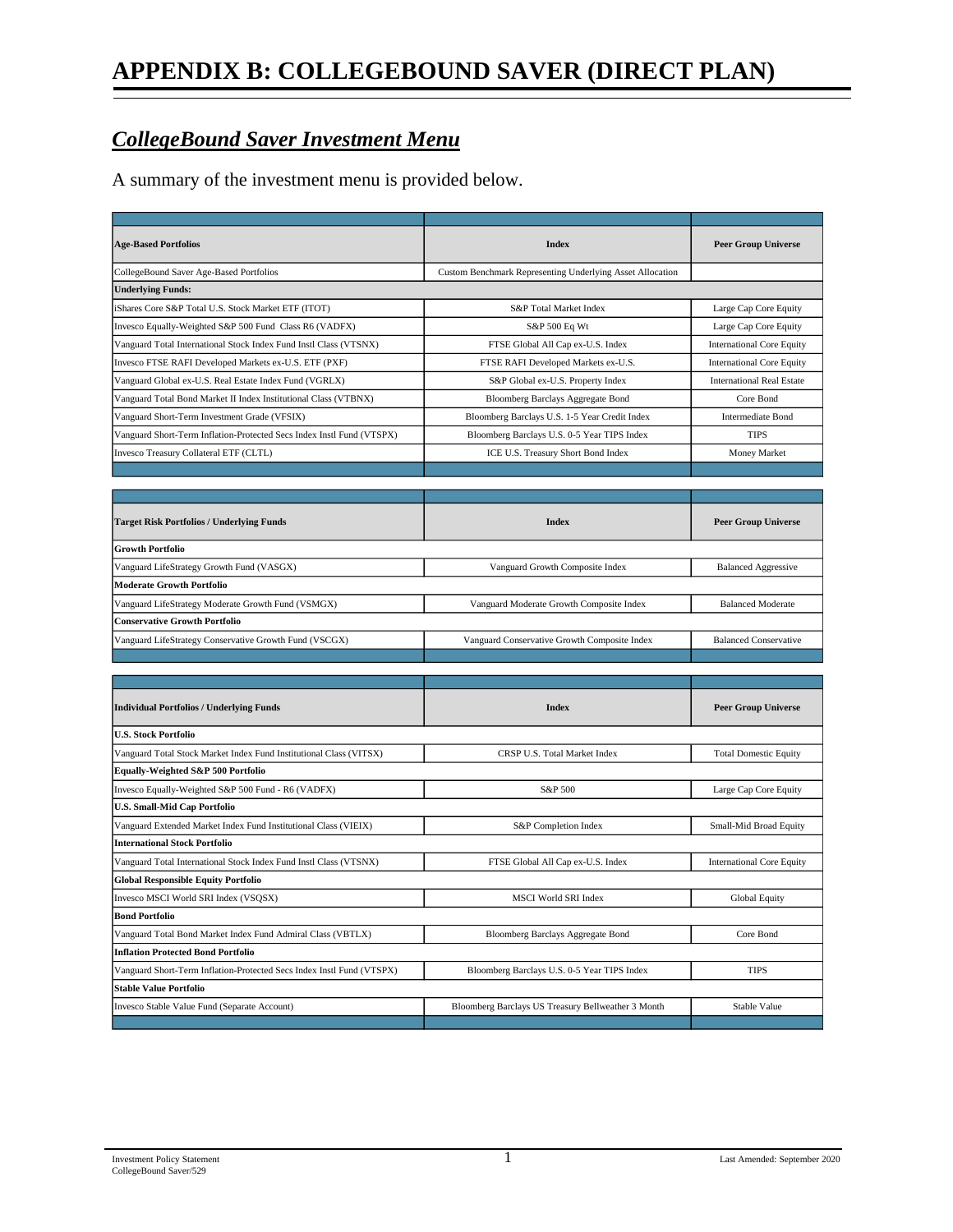# **APPENDIX B: COLLEGEBOUND SAVER (DIRECT PLAN)**

#### *CollegeBound Saver Age Based Portfolios*



## *CollegeBound Saver Target Risk Portfolios*

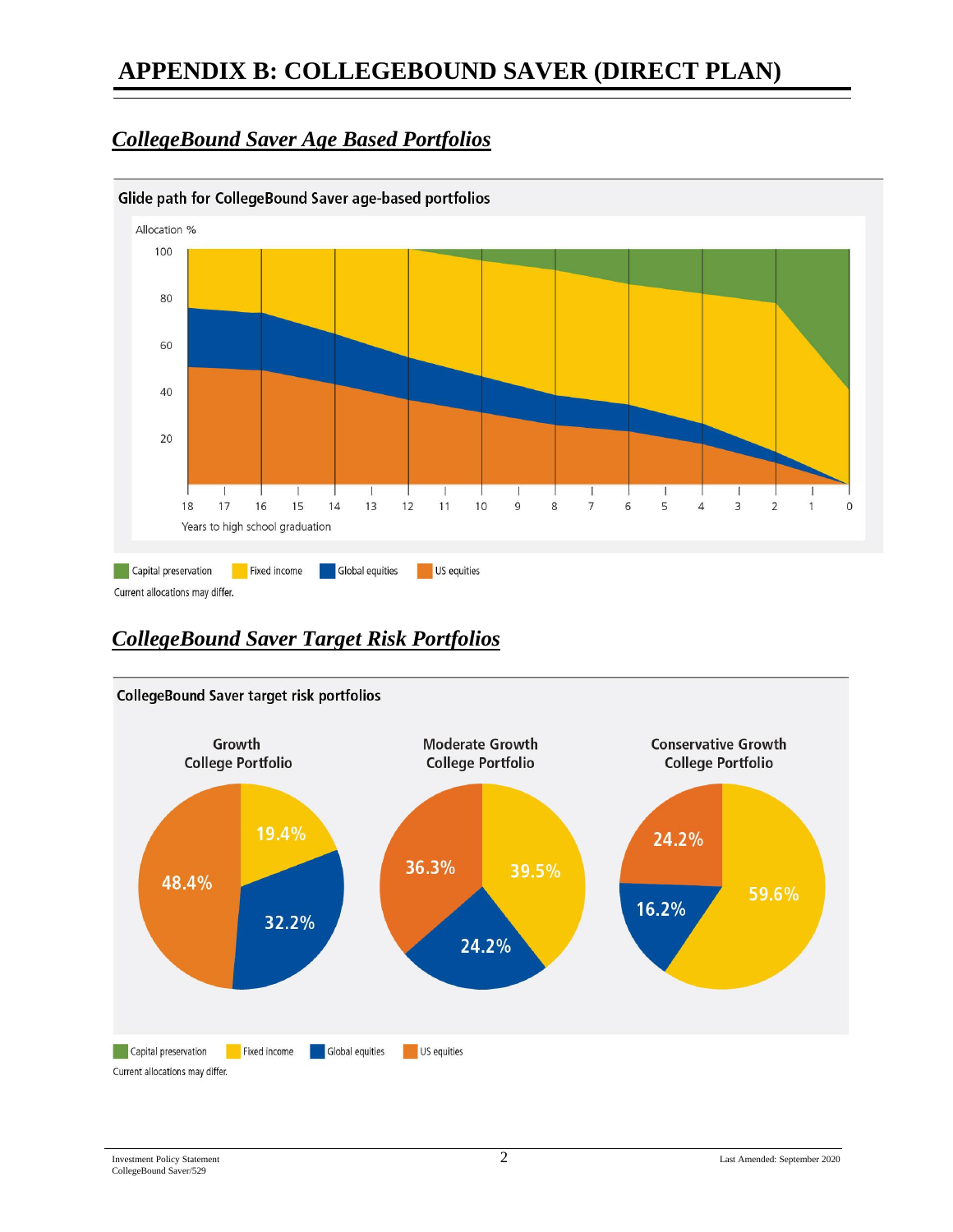### *CollegeBound 529 Investment Menu*

A summary of the investment menu is provided below.

| Age-Based & Target Risk Portfolios                      | <b>Index</b>                                              | <b>Peer Group Universe</b>     |  |  |
|---------------------------------------------------------|-----------------------------------------------------------|--------------------------------|--|--|
| CollegeBound 529 Age-Based Portfolios                   | Custom Benchmark Representing Underlying Asset Allocation |                                |  |  |
| Invesco Growth College Portfolio                        | Custom Benchmark Representing Underlying Asset Allocation | <b>Balanced Aggressive</b>     |  |  |
| Invesco Moderate College Portfolio                      | Custom Benchmark Representing Underlying Asset Allocation | <b>Balanced Moderate</b>       |  |  |
| Invesco Conservative College Portfolio                  | Custom Benchmark Representing Underlying Asset Allocation | <b>Balanced Conservative</b>   |  |  |
| <b>Underlying Funds:</b>                                |                                                           |                                |  |  |
| Invesco Diversified Dividend Fund (LCEFX)               | Russell 1000 Value                                        | Large Cap Value Equity         |  |  |
| Invesco Equally-Weighted S&P 500 Fund Class R6 (VADFX)  | S&P 500 Eq Wt                                             | Large Cap Core Equity          |  |  |
| Invesco S&P 500 Pure Growth ETF (RPG)                   | S&P 500 Pure Growth TR                                    | Large Cap Growth Equity        |  |  |
| Invesco S&P 500 Low Volatility ETF (SPLV)               | S&P 500 Low Volatility TR                                 | Large Cap Core Equity          |  |  |
| Invesco S&P MidCap Low Volaltility ETF (XMLV)           | S&P MidCap 400 Low Volatility TR                          | Mid Cap Core Equity            |  |  |
| Invesco FTSE RAFI US 1500 Sm-Mid ETF (PRFZ)             | FTSE RAFI US 1500 Small-Mid Index                         | <b>SMID Cap Broad Equity</b>   |  |  |
| Invesco Global Growth Fund (AGGFX)                      | <b>MSCI AC World Growth</b>                               | Global Large Cap Growth Equity |  |  |
| Invesco FTSE RAFI Dev Markets ex-US ETF (PXF)           | FTSE RAFI Developed Markets ex-U.S.                       | Intl Dev Mkt Equity            |  |  |
| Invesco S&P Intl Dev. Low Volatility (ETF) (IDLV)       | S&P BMI Intl Dev Low Volatility                           | Intl Dev Mkt Equity            |  |  |
| Invesco Global Real Estate Income Fund (ASRFX)          | Custom Global Real Estate Index                           | Global Real Estate             |  |  |
| Invesco FTSE RAFI Emerging Markets ETF (PXH)            | FTSEI RAFI Emerging Markets                               | <b>Emerging Markets Equity</b> |  |  |
| Invesco S&P Emerging Markets Low Volatility ETF (EELV)  | S&P EM Low Volatility Index                               | <b>Emerging Markets Equity</b> |  |  |
| Invesco Core Plus Bond Fund (CPBFX)                     | Bloomberg Barclays Aggregate Bond                         | Core Plus Bond                 |  |  |
| Invesco Short Term Bond Fund (ISTFX)                    | Bloomberg Barclays 1-3 Year Gov/Credit Index              | Defensive Bond                 |  |  |
| Incvesco Floating Rate Fund (AFRFX)                     | CS Leveraged Loan Index                                   | <b>Bank Loans</b>              |  |  |
| Invesco Short Duration Inflation Protected Fund (SDPSX) | Bloomberg Barclays U.S. TIPS 0-5 Year Index               | <b>TIPS</b>                    |  |  |
| Invesco Stable Value Fund (Separate Account)            | Bloomberg Barclays US Treasury Bellweather 3 Month        | Stable Value                   |  |  |
| Invesco Short Term Gov't & Agency Fund (AGPXX)          | 90 Day T-Bill                                             | Money Market                   |  |  |
|                                                         |                                                           |                                |  |  |
|                                                         |                                                           |                                |  |  |
| <b>Individual Portfolios / Underlying Funds</b>         | <b>Index</b>                                              | <b>Peer Group Universe</b>     |  |  |
| Invesco Equally-Weighted S&P 500 Portfolio              |                                                           |                                |  |  |

| Invesco Equally-Weighted S&P 500 Portfolio                  |                                                    |                                    |  |  |  |
|-------------------------------------------------------------|----------------------------------------------------|------------------------------------|--|--|--|
| Invesco Equally-Weighted S&P 500 Fund Class R6 (VADFX)      | Equal Weight S&P 500 Index                         | Large Cap Core Equity              |  |  |  |
| <b>Invesco Diversified Dividend Portfolio</b>               |                                                    |                                    |  |  |  |
| Invesco Diversified Dividend Fund (LCEFX)                   | Russell 1000 Value Index                           | Large Cap Value Equity             |  |  |  |
| <b>Invesco FTSE RAFI US 1500 Small-Mid Portfolio</b>        |                                                    |                                    |  |  |  |
| Invesco FTSE RAFI US 1500 Sm-Mid ETF (PRFZ)                 | FTSE RAFI US 1500 Small-Mid Index                  | <b>SMID Cap Broad Equity</b>       |  |  |  |
| <b>Invesco Small Cap Growth Portfolio</b>                   |                                                    |                                    |  |  |  |
| Invesco Small Cap Growth Fund (GTSFX)                       | Russell 2000 Growth Index                          | Small Cap Growth Equity            |  |  |  |
| <b>Invesco International Growth Portfolio</b>               |                                                    |                                    |  |  |  |
| Invesco International Growth Fund (IGFRX)                   | Custom International Growth Index                  | <b>International Growth Equity</b> |  |  |  |
| <b>Invesco FTSE RAFI Developed Markets ex-US Portfolio</b>  |                                                    |                                    |  |  |  |
| Invesco FTSE RAFI Dev Markets ex-US ETF (PXF)               | FTSE RAFI Developed Markets ex-U.S.                | Intl Dev Mkt Equity                |  |  |  |
| <b>Invesco Equity and Income Portfolio</b>                  |                                                    |                                    |  |  |  |
| Invesco Equity and Income Fund (IEIFX)                      | Russell 1000 Index                                 | Domestic Balanced                  |  |  |  |
| <b>Invesco MSCI World SRI Index Portfolio</b>               |                                                    |                                    |  |  |  |
| Invesco MSCI World SRI Index Fund (VSQSX)                   | MSCI World SRI Index                               | Global Equity                      |  |  |  |
| <b>Invesco Core Plus Bond Portfolio</b>                     |                                                    |                                    |  |  |  |
| Invesco Core Plus Bond Fund (CPBFX)                         | Bloomberg Barclays US Aggregate Bond Index         | Core Plus Bond                     |  |  |  |
| <b>Invesco Short Duration Inflation Protected Portfolio</b> |                                                    |                                    |  |  |  |
| Invesco Short Duration Inflation Protected Fund (SDPSX)     | Bloomberg Barclays U.S. TIPS 0-5 Year Index        | <b>TIPS</b>                        |  |  |  |
| <b>Invesco Stable Value Portfolio</b>                       |                                                    |                                    |  |  |  |
| Invesco Stable Value Fund (Separate Account)                | Bloomberg Barclays US Treasury Bellweather 3 Month | Stable Value                       |  |  |  |
|                                                             |                                                    |                                    |  |  |  |